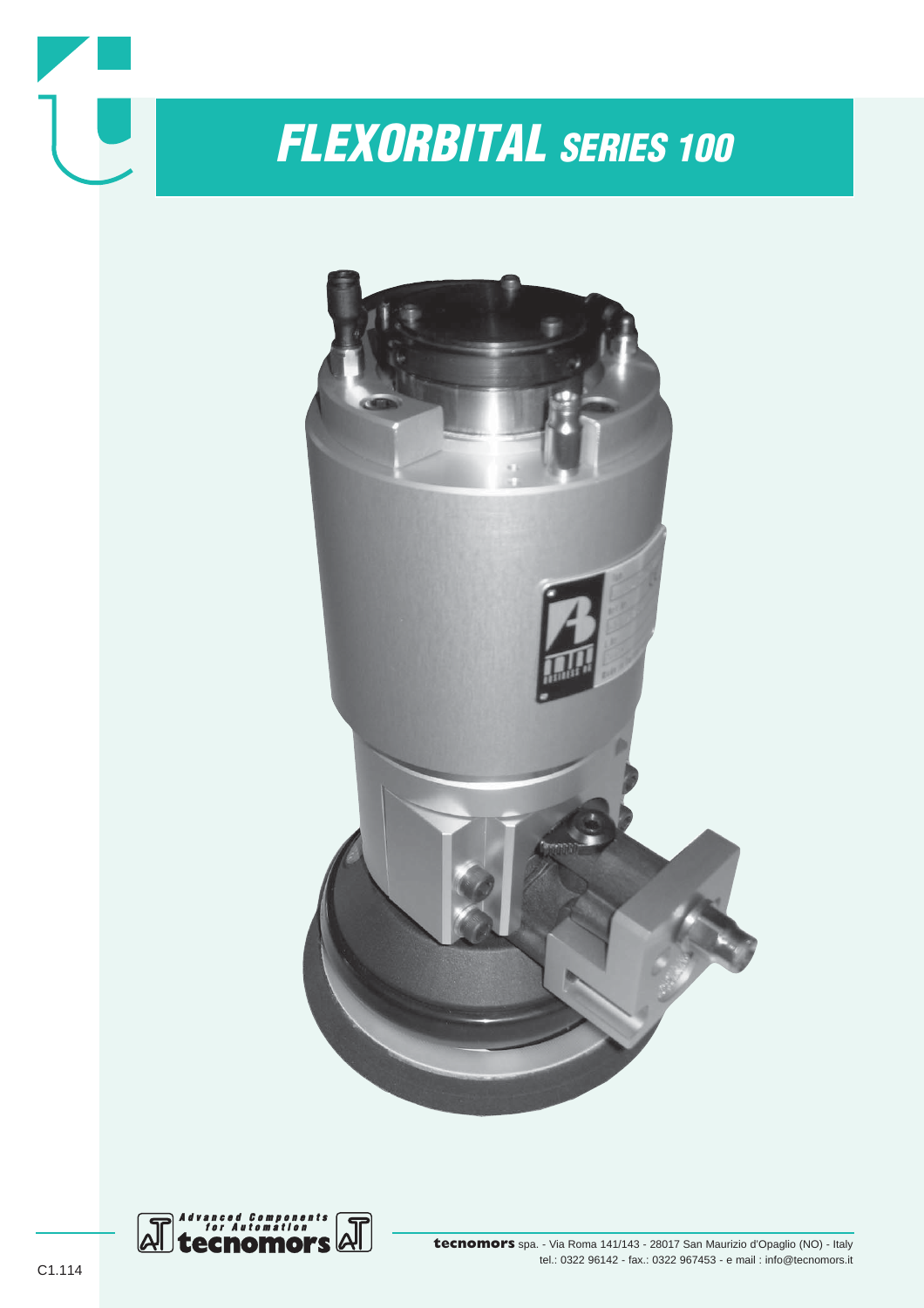Gli utensili per molatura FLEXORBITAL SERIES 100 possono essere usati per le superfici di quasi tutti i materiali.

L'albero é compensato assialmente con la pressione necessaria che sarà calcolata dal programma. Il peso é bilanciato da due molle integrate.

L'utensile può essere montato in posizione statica su un porta-utensile (TOOLSTAND) o sul braccio del robot. Nel caso di cambio automatico di questi dispositivi, è disponibile un cambio-rapido (TOOL-CHANGER).

Per garantire il funzionamento ottimale del motore é necessario utilizzare aria compressa filtrata e lubrificata.

**GB**

**I**

The grinding tools FLEXORBITAL SERIES 100 can be used for surface finishing of almost any material.

The spindle is axially compliable while the necessary pressure is monitored by program control. The weight is compensated by two integrated springs.

The tool can either be mounted stationary onto a tool stand (TOOLSTAND) or onto the robot arm. If these tools at the robot have to be changed automatically, a tool changing systems (TOOL-CHANGER) is available.

To assure an optimal life of the air motors the compressed air must be cleaned and lubricated.



Die Schleifwerkzeuge FLEXORBITAL SERIE 100 eignen sich zur Oberflächenbearbeitung von fast allen Materialien.

Die Bearbeitungsscheibe ist achsial auslenkbar gelagert, wobei die notwendige Anpresskraft programmgesteuert variiert werden kann. Das Eigengewicht wird durch zwei eingebaute Federn kompensiert.

Das Werkzeug kann entweder am Roboterarm oder stationär an einem Werkzeugständer (TOOLSTAND) angebaut werden. Sollen diese Werkzeuge am Roboter automatisch gewechselt werden, so steht ein Werkzeug-Wechselsystem (TOOL-CHANGER) zur Verfügung.

Für eine optimale Funktion der Luftmotoren wird gereinigte und geölte Druckluft benötigt.

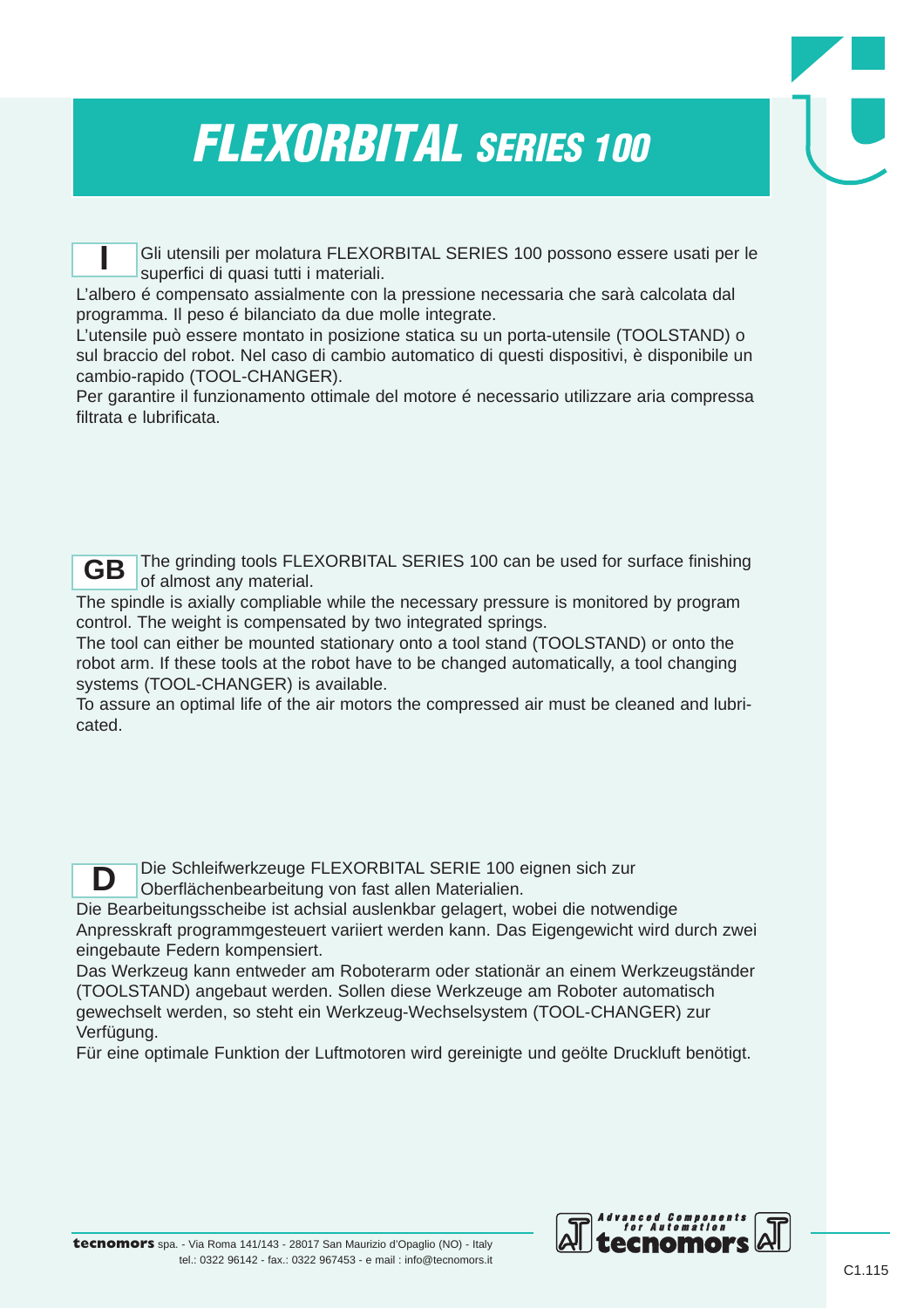

**tecnomors** spa. - Via Roma 141/143 - 28017 San Maurizio d'Opaglio (NO) - Italy tel.: 0322 96142 - fax.: 0322 967453 - e mail : info@tecnomors.it